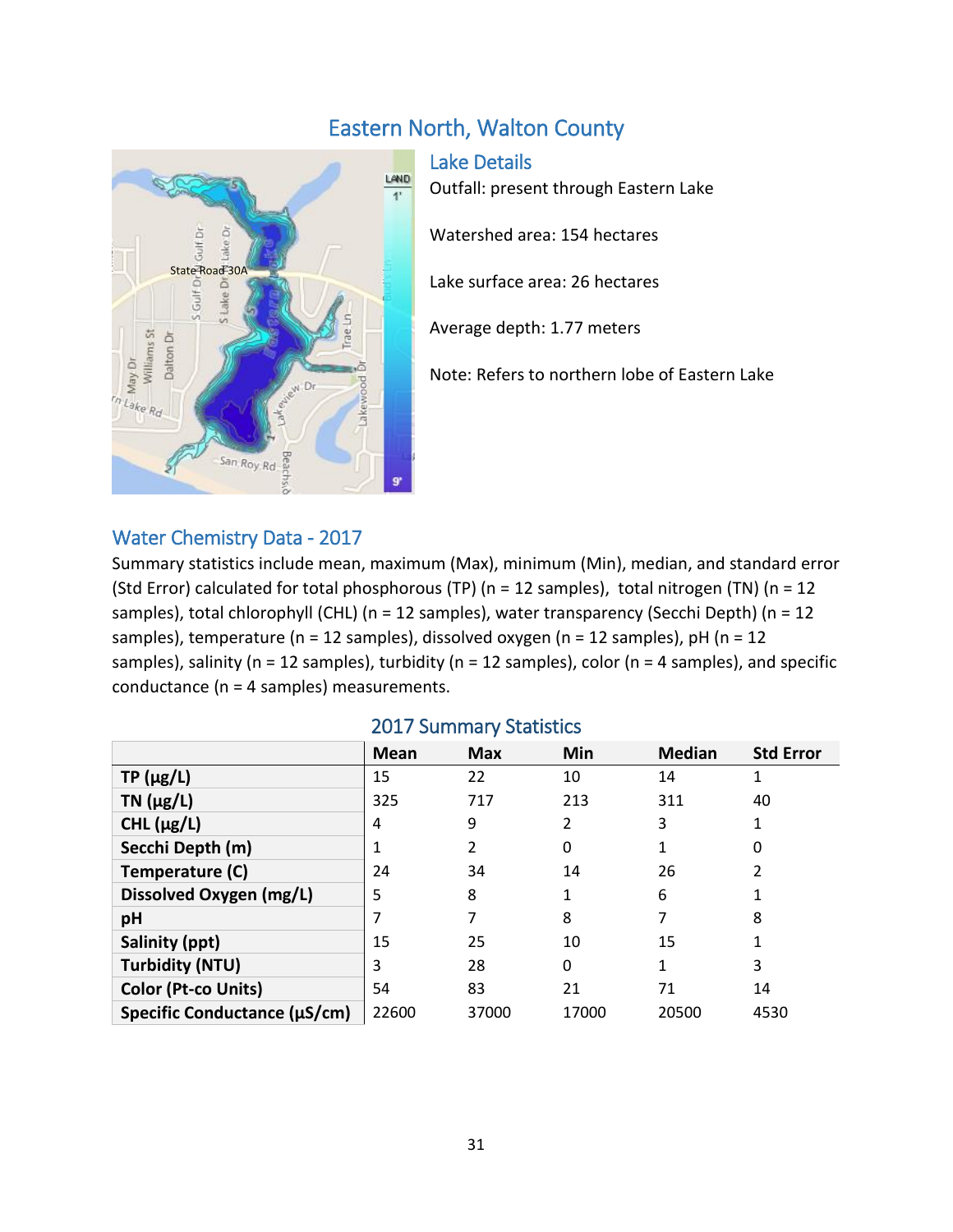## Water Chemistry Data - 2003 through 2017

Summary statistics include mean, maximum (Max), minimum (Min), median, and standard error (Std Error) summary statistics calculated on an annual basis using monthly data for total phosphorous (TP), total nitrogen (TN), total chlorophyll (CHL), water transparency (Secchi Depth), temperature, dissolved oxygen, pH, salinity, turbidity, color, and specific conductance. Summary statistics represent Long-Term analyses among annual means from 2003 through 2017.

|                              | Mean | <b>Max</b> | Min  | <b>Median</b>  | <b>Std Error</b> |
|------------------------------|------|------------|------|----------------|------------------|
| $TP(\mu g/L)$                | 13   | 18         | 8    | 14             |                  |
| TN $(\mu g/L)$               | 341  | 475        | 273  | 334            | 15               |
| CHL $(\mu g/L)$              | 4    | 8          | 2    | 5              | Ω                |
| Secchi Depth (m)             |      | 2          |      | 1              | 0                |
| Temperature (C)              | 23   | 28         | 21   | 23             |                  |
| Dissolved Oxygen (mg/L)      | 6    | 8          | 4    | 6              |                  |
| pH                           |      |            | 8    | 7              | 8                |
| Salinity (ppt)               |      | 18         | 1    | 6              |                  |
| <b>Turbidity (NTU)</b>       | 3    | 12         | 1    | $\overline{2}$ |                  |
| Color (Pt-co Units)          | 65   | 118        | 32   | 62             | 9                |
| Specific Conductance (µS/cm) | 7960 | 22600      | 1950 | 8520           | 1960             |

# Long-Term Summary Statistics